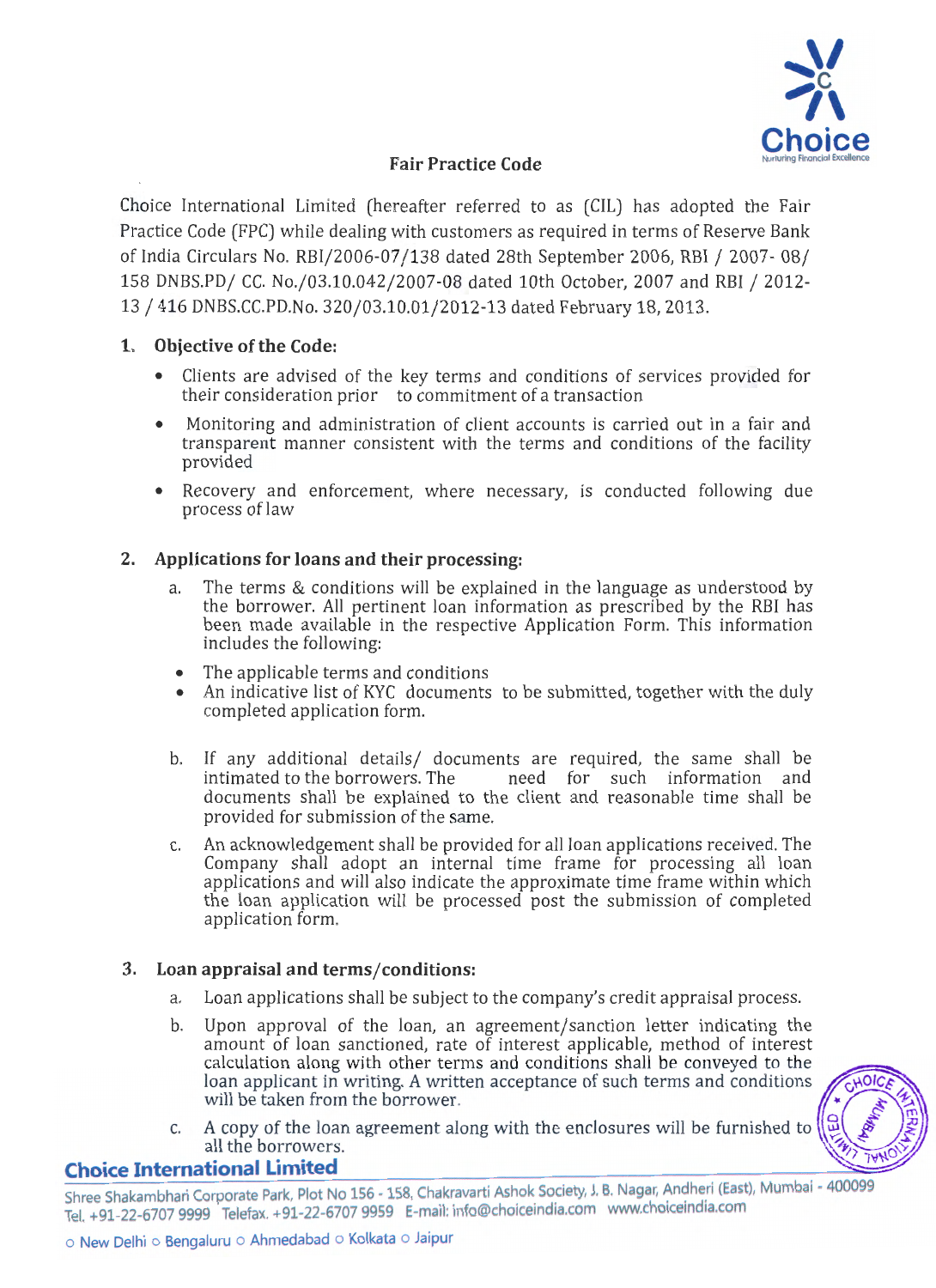### **4. Disbursement of loans, including changes in terms and conditions:**

- a. CIL shall give notice to the Borrowers, of any changes to the terms and conditions, including disbursement schedule, interest rates, service charges, prepayment charges, etc.
- b. Changes in the interest rates and other charges shall be effected prospectively other than under circumstances arising from regulatory instructions. Retrospective changes shall as far as possible be avoided and shall be implemented only within the framework defined in the Loan Agreements.
- c. Decision to recall / accelerate payment or performance under the agreement shall be in accordance with the terms and conditions of the Loan Agreement.

### **5. Release of Securities:**

All securities shall be released as per the request of the borrower, after the full repayment of the loan and all other charges in connection with the loan in terms of the loan agreement subject to any legitimate right or lien for any other claim which CIL may have against its Borrower. If such right of set off is to be exercised, the Borrower will be given notice about the same with full particulars about the remaining claims and conditions under which CIL will be entitled to retain the securities until the relevant claim is settled /paid.

### **6. General provisions:**

- a. CIL will refrain from interference in the affairs of its Borrower except for the purposes provided in the terms and conditions of the respective loan agreement (unless new information, not earlier disclosed by the Borrower, which may come to the notice of CIL).
- b. In case of receipt of request from the borrower for transfer of borrowal account, the consent or otherwise, i.e. objection of CIL, if any, shall be conveyed within 21 days from the date of receipt of request.
- c. The Company may arrange for enforcing security provided by the delinquent borrower. In all such instance the Company shall ensure that the entire process of enforcing its security, valuation and realization thereof is fair and transparent
- d. For recovery of loan, CIL shall follow procedures as laid down in the internal guidelines and provisions and would remain within the legal framework.
- e. CIL shall ensure that *it's* employees are adequately trained to deal with customers in an appropriate manner.

### **7. Interest Rate:**

- a. CIL will ensure that it will not charge excessive interest rates to its borrowers.
- b. CIL would arrive at the interest rate for its clients taking into account the following broad parameters such as risk profile of the client, interest rate trends prevailing in the money market, cost of funds, collateral security offered by client/ structure of the deal and Interest rate charged by competitors.
- c. Interest rates would be communicated explicitly in the sanction letter /loan agreement and for any charges thereof through written communication.